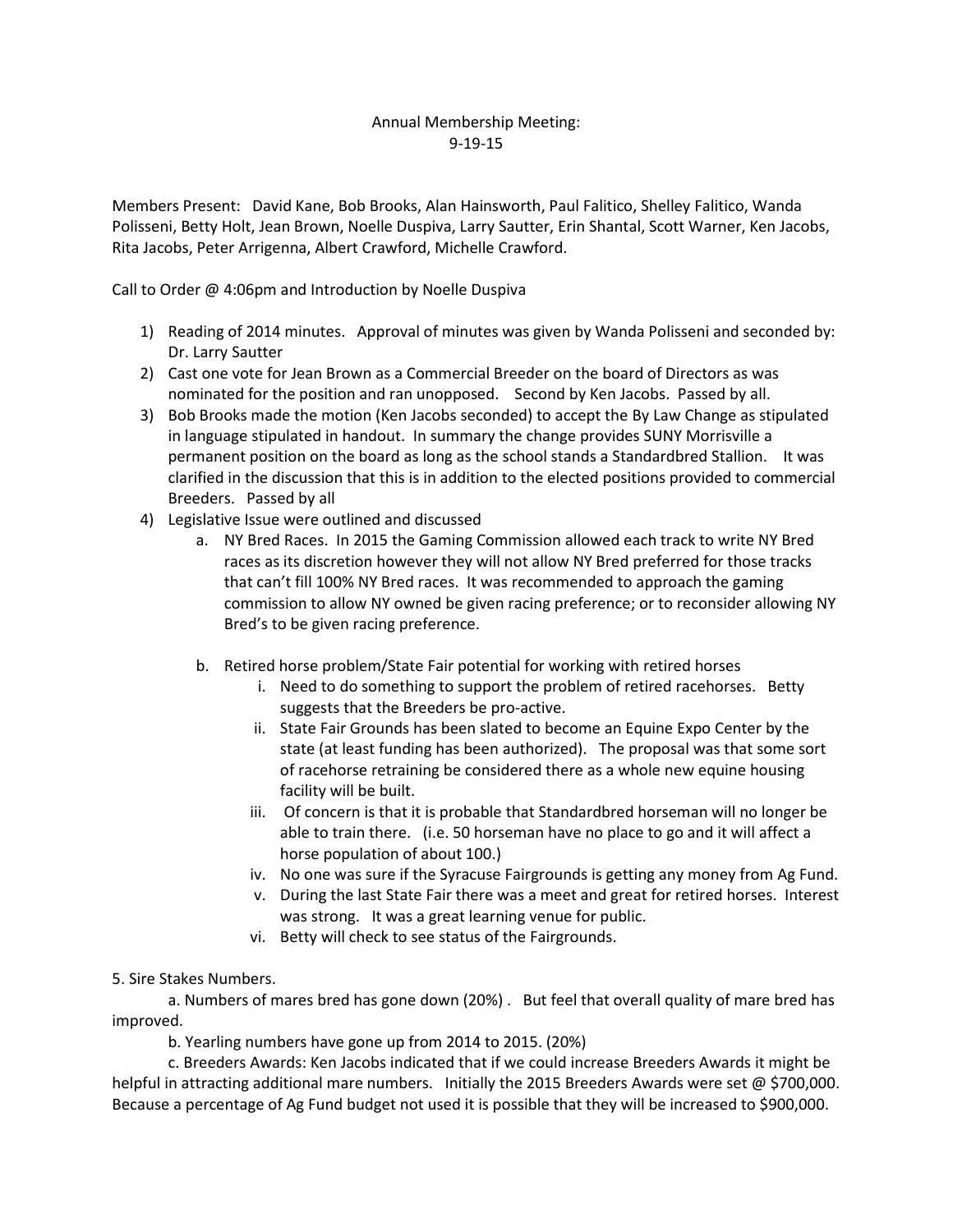Sustainability at that level is unlikely in the future due to projected Fund income from VLT and betting revenue. There was discussion as to whether additional Breeders Award income could be generated from the individual track purse accounts. Jeff Gural indicated that only Yonkers could give significant amount of money to make a difference. Joe Faraldo would be the best person to discuss that with. Gural indicated we need to request legislative changes to allow for Breeders Award and the support of retired Horses. Funds were needed to support Breeders. This past year 8% went to Breeders Award. Bob Brooks suggested 9% next year. Dave Kane suggested that there be a set amount put aside and NOT base Breeders Award number on a percentage basis thereby eliminating any variability that might be caused by a fluctuation in Sire Stakes Fund Income. Problem is does the Fund have meaningful Breeders Award in comparison to the cost. Should the Sire Stakes program even have Breeders Awards? Should all the money be put into purses? Betty, based on the feedback she receives from the racing participants, suggested that the Fund should keep purse level money as they are. The Fund just doesn't have the money for additional Breeders Award outlay. What owners/trainers are attracted to is the increased racing opportunity in New York. People can skip a leg and manage their horses better. Bottom line-how can the program balance the needs of both the yearling buyer and the yearling breeder?

d.) With new gaming venues to be opened there was some discussion as to how much the Fund will be compensated by the new gaming venues to keep the Sire Stakes money up to 2013 purse levels as legislatively written.

e) Scheduling: Albert Crawford indicated that he is heavily vested in NY. He was concerned that some trainers will not be at Lexington because of the NYSS schedule. To make schedule more palpable the following were discussed:

1) Shorten 2YO legs and keep 2YOs and 3YOS Finals together. Note that Yonkers did not want the consolations with 3YO Finals night. (Originally the Fund wanted them the same day to make a "supernight")

2) Should the consolations be discontinued? Should that money be put into Breeders Awards?

3) Ken Jacobs made a motion (Bob Brooks seconded) to the board to stay with 8 legs for each. And further amended to combine night of champions again. (2 and 3 year olds). The motion was amended to recommend eight legs for 3YOs and seven legs for 2YOs. All in attendance voted to bring the recommendation to the Fund.

#### 6) Zweig Report

a. Very similar nomination numbers over last two years.

### 7) Conditions discussion.

a. The drivers should be charged for some of the breaks not the horse. Charted as a DX on the charted line. Change conditions to allow for that designation whether or not driver involved. If driver involved then it will not count in the tally of the two breaks rule. Judges have to put it on the card-the officials have to be accountable. Ken made motion to make changes to interference rule. Noelle suggested the Dave Kane write up and bring to next meeting.

b. " B " Finals.

1) The general consensus was to maintain present rules and do not have "B" Finals.

2) Suggestions –Get rid of 3YO B's? However to have them does save the Fund money as reduces money that has to be allocated to the A divisions.

c. Fair Starts. Recommend six minimum starts to be eligible for the Final. Noelle recommended that Dave Kane write up rule change.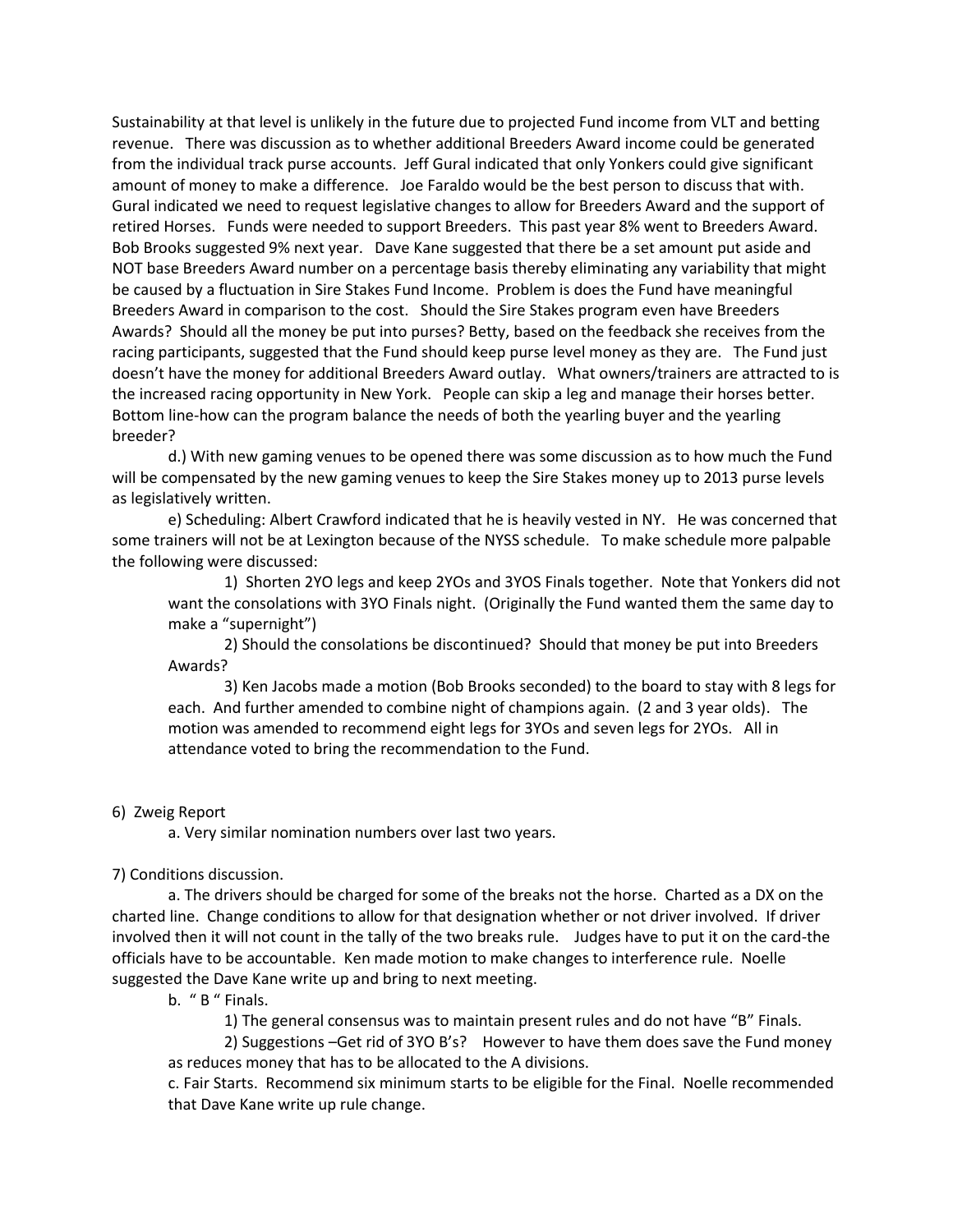- d. For Sire Stakes: Top point getter should be able to should draw spots 1-6 wherever the finals are.
- e. Stallion restriction conditions for Zweig. All except Jean voted in favor of the Gural Stallion restriction.
- 8) Meeting Adjourned at 5:40pm